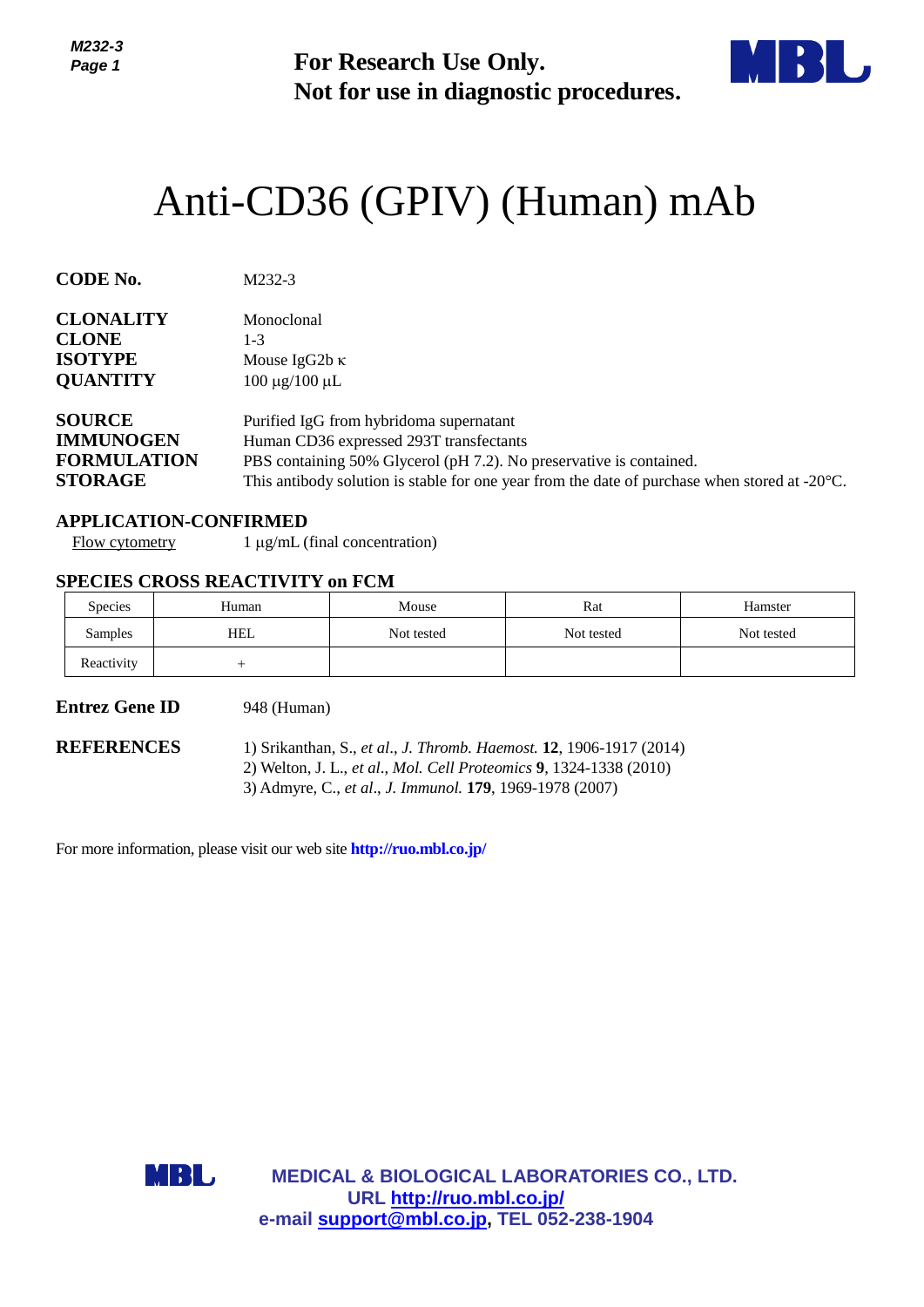# **RELATED PRODUCTS**

| Antibodies                        |                                                          |
|-----------------------------------|----------------------------------------------------------|
| M232-3                            | Anti-CD36 (GPIV) (Human) mAb (1-3)                       |
| M232-6                            | Anti-CD36 (GPIV) (Human) mAb-Biotin (1-3)                |
| D281-6                            | Anti-CD61 (GPIIIa) (Human) mAb-Biotin (T74)              |
| D281-3                            | Anti-CD61 (GPIIIa) (Human) mAb (T74)                     |
| D281-A48                          | Anti-CD61 (GPIIIa) (Human) mAb                           |
|                                   | -Alexa Fluor® 488 (T74)                                  |
| D <sub>281</sub> -A <sub>64</sub> | Anti-CD61 (GPIIIa) (Human) mAb                           |
|                                   | -Alexa Fluor® 647 (T74)                                  |
| <b>MEX001-3</b>                   | Anti-CD9 mAb (A100-4)                                    |
| <b>MEX001-4</b>                   | Anti-CD9 mAb-FITC (A100-4)                               |
| <b>MEX001-6</b>                   | Anti-CD9 mAb-Biotin (A100-4)                             |
|                                   | MEX001-12 Anti-CD9 mAb-ALP (A100-4)                      |
| MEX002-3                          | Anti-CD63 (LAMP-3) mAb (C047-1)                          |
| <b>MEX002-4</b>                   | Anti-CD63 (LAMP-3) mAb-FITC (C047-1)                     |
| MEX002-6                          | Anti-CD63 (LAMP-3) mAb-Biotin (C047-1)                   |
|                                   | MEX002-12 Anti-CD63 mAb-ALP (C047-1)                     |
| <b>MEX003-3</b>                   | Anti-CD81 (TAPA1) mAb (A103-10)                          |
| <b>MEX003-4</b>                   | Anti-CD81 (TAPA1) mAb-FITC (A103-10)                     |
| MEX003-6                          | Anti-CD81 (TAPA1) mAb-Biotin (A103-10)                   |
|                                   | MEX003-12 Anti-CD81 (TAPA1) mAb-ALP (A103-10)            |
| <b>MEX004-6</b>                   | Anti-CD326 (EpCAM) mAb-Biotin (B8-4)                     |
| D252-3                            | Anti-CD9 (Human) mAb (10H6)                              |
| D252-5                            | Anti-CD9 (Human) mAb-PE (10H6)                           |
| D131-3                            | Anti-CD9 (Mouse) mAb (JF9)                               |
| D131-4                            | Anti-CD9 (Mouse) mAb-FITC (JF9)                          |
| D263-3                            | Anti-CD63 (LAMP-3) (Mouse) mAb (R5G2.1)                  |
| D082-3                            | Anti-CD151 (SFA-1) (Human) mAb (SFA1.2B4)                |
| D082-5                            | Anti-CD151 (SFA-1) (Human) mAb-PE (SFA1.2B4)             |
| D050-3                            | Anti-CD29 (Integrin β1) (Human) mAb (AG89)               |
| D050-5                            | Anti-CD29 (Integrin β1) (Human) mAb-PE (AG89)            |
| D276-3                            | Anti-CD36 (GPIV) (Human) mAb (GS95)                      |
| D <sub>276</sub> -A <sub>48</sub> | Anti-CD36 (GPIV) (Human) mAb<br>-Alexa Fluor® 488 (GS95) |
| D <sub>276</sub> -A <sub>64</sub> | Anti-CD36 (GPIV) (Human) mAb                             |
|                                   | -Alexa Fluor® 647 (GS95)                                 |
| D <sub>269</sub> -3               | Anti-EpCAM (CD326) (Mouse) mAb (2-17-F1)                 |
| K0142-3                           | Anti-PSMA (Human) mAb (107-1A4)                          |
| K0142-4                           | Anti-PSMA (Human) mAb-FITC (107-1A4)                     |
| K0142-5                           | Anti-PSMA (Human) mAb-PE (107-1A4)                       |
| K0142-6                           | Anti-PSMA (Human) mAb-Biotin (107-1A4)                   |
|                                   |                                                          |

M077-3 Mouse IgG2b (isotype control) (3D12)

# **Kits**

| MEX-SA         | $ExoCap^{TM}$ Streptavidin Kit                                       |
|----------------|----------------------------------------------------------------------|
|                | MEX-SA123 ExoCap <sup>TM</sup> Streptavidin CD9/CD63/CD81 Set-Biotin |
| MEX-E          | ExoCap <sup>™</sup> Nucleic Acid Elution Buffer                      |
| <b>MEX1001</b> | ExoDiluent for Immunoassay                                           |

# $\frac{Equipment}{3190}$

Magnetic Rack

Other related antibodies and kits are also available. Please visit our website at<http://ruo.mbl.co.jp/>